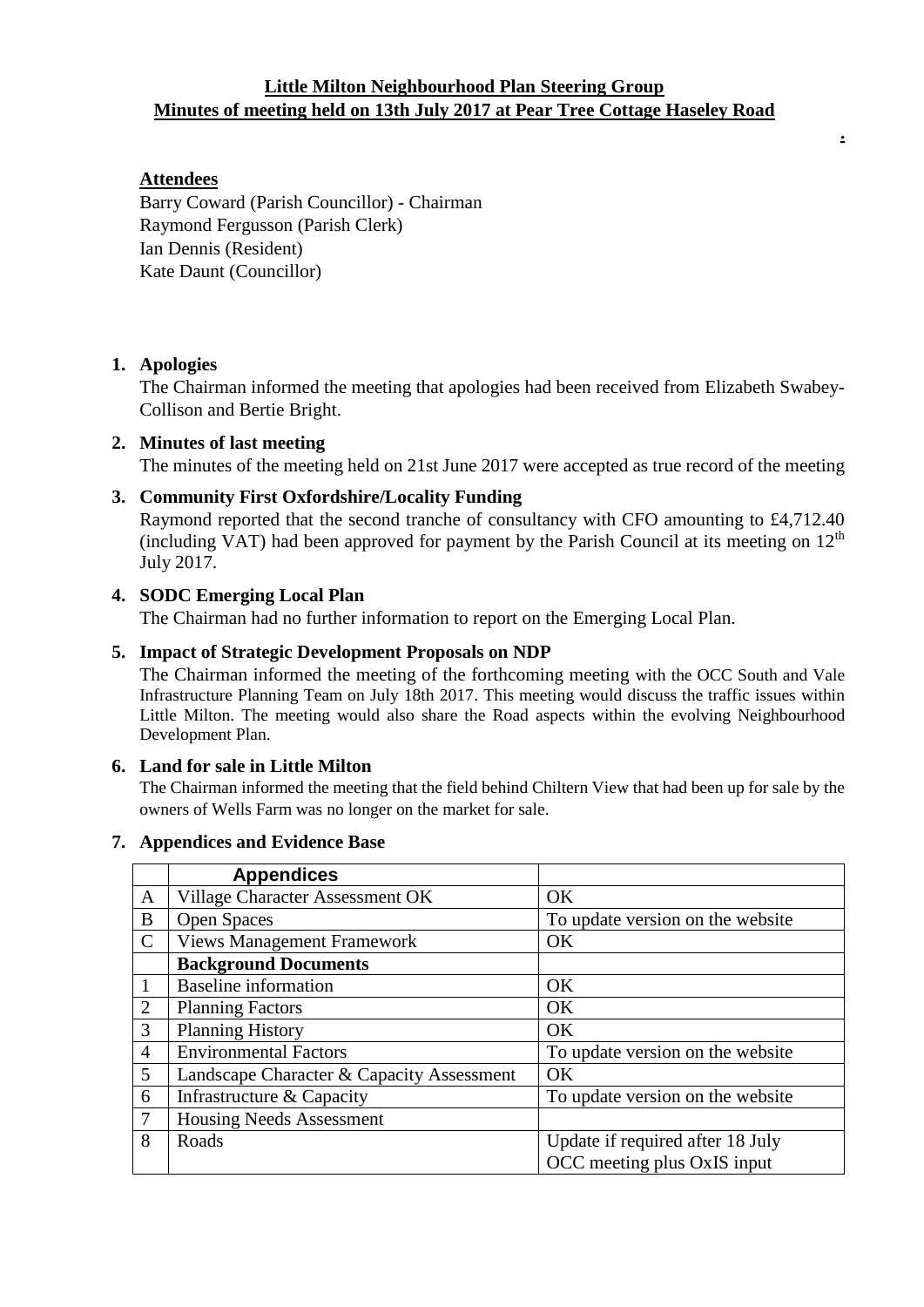The Chairman stated that Appendix C, and Background documents 4 and 6 had been updated and he asked that Raymond to update them on the website. He stated that Background document 8 would be reviewed and possibly updated following the meeting with OCC on July 18th

## **8. Plan Documentation – Progress**

The Chairman outlined the progress by taking the meeting through the table below. He stated that meeting now had to focus on the scope and wording of the Policy Statements. The meeting reviewed the fifteen policy statements and thoroughly examined the wording. Although there were a few minor changes the drafted policy statements were accepted to forward for review and comment by Community First Oxfordshire and the Associate members.

| The Plan                |            | Progress on Working Draft – see Plan Drafting |
|-------------------------|------------|-----------------------------------------------|
|                         |            | Schedule below                                |
| Consultation            | <b>CFO</b> | First and second round of consultations plus  |
| Statement               |            | Fete event documented.                        |
| <b>Basic Conditions</b> | <b>CFO</b> | Not yet                                       |
| Statement               |            |                                               |

### **Plan Production Schedule**

| <b>Second Draft</b>       | Policy wording as tight as SG can achieve   | Finalise 13 July       |
|---------------------------|---------------------------------------------|------------------------|
|                           |                                             | meeting                |
|                           | Circulate revised draft to SG and CFO       | Publish by mid-July    |
|                           | Scenario testing                            | 26 July meeting        |
|                           | Associate members to read & comment         | Complete by 30 July    |
|                           | CFO Policy Advisor to read and comment      | Meeting 27 July        |
| Third Draft               | Incorporate feedback from Second draft      | <b>Early August</b>    |
|                           | If required, update Roads section following | <b>Early August</b>    |
|                           | 18 July meeting with OCC                    |                        |
|                           | SG endorsement 10 August                    |                        |
|                           | Forward to Ricardo Rios & CFO               | By mid-August          |
|                           | Meet with Ricardo Rios                      | Fixed for 25 September |
| <b>Consultation Draft</b> | Incorporate feedback from Third Draft       | Late Sep               |
|                           | SG endorsement                              | 5 or 12 Oct meeting    |
|                           | Submit for Regulation 14 Consultation       | Mid-Late October       |

## **9. Outstanding Actions**

| Reconcile LM13 employment    |                   |  |
|------------------------------|-------------------|--|
| outside the village with LM1 |                   |  |
| - location of development    |                   |  |
| <b>Update Roads section</b>  | Following 18 July |  |
|                              | meeting           |  |
| Incorporate maps section     | Ready             |  |

There was a lengthy discussion on the Draft Policy LM13 Employment and the meeting accepted the drafted policy presented.

### **10. Regulation 14 Consultation Event & Publicity**

The Chairman emphasised the importance of the Regulation 14 Consultation event. The meeting discussed various options for publishing the event that included a leaflet drop to each house in the village and would where possible have a similar approach to the approach on the questionnaires. The newsletter would be used and hopefully the event would be trailed for two months. A meeting in the Village Hall was planned for early November. The meeting considered that a one day/evening was sufficient but consideration should be given to drop-in session for villagers but this would be in addition to a more structured meeting to brief the Neighbourhood Development Plan.